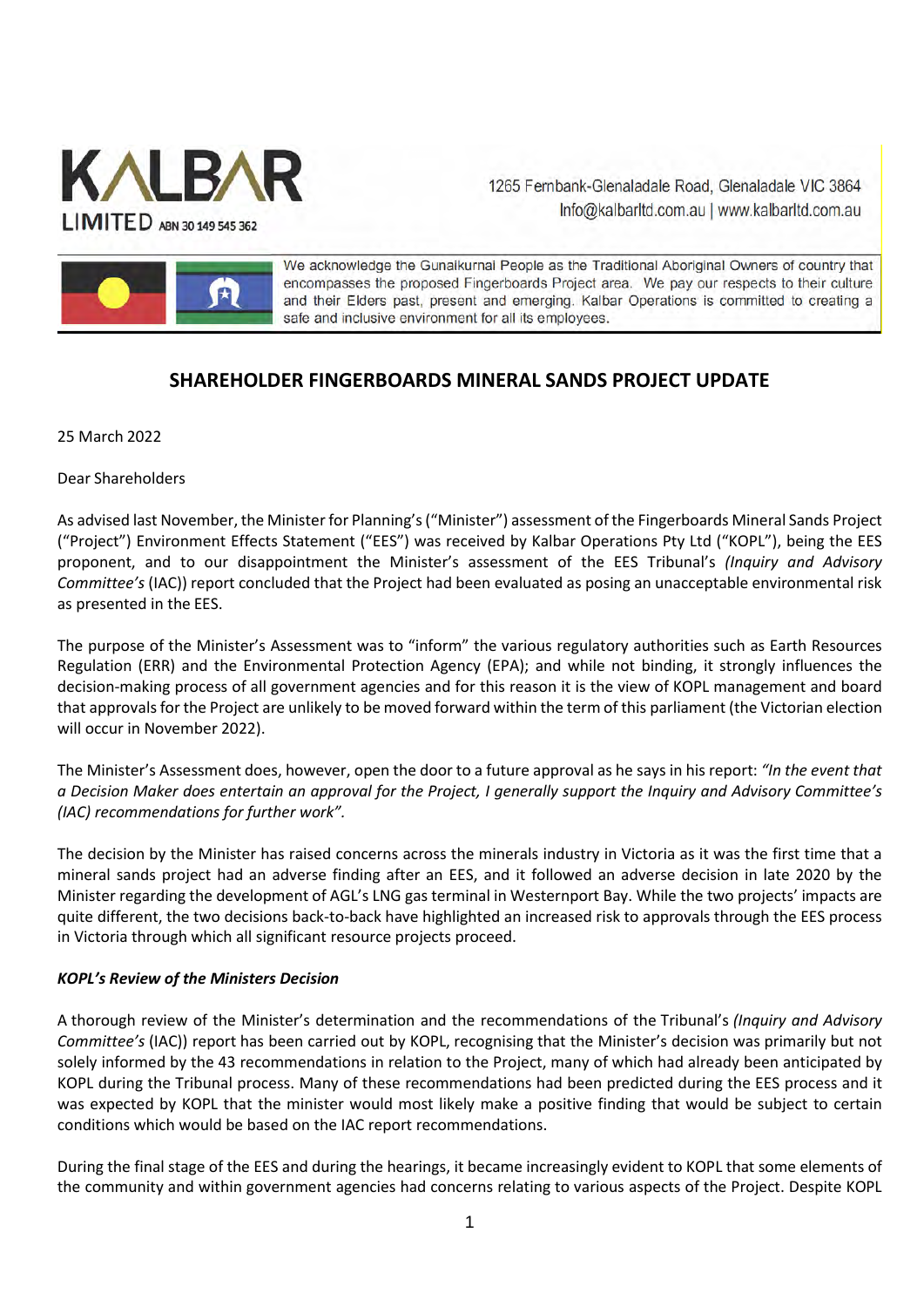management's attempts to address those concerns directly through late modifications to the Project those concerns were demonstrably not overcome. For example, removing tailings dams by introducing centrifuges and dry stacking tails, a process which is widely used in other industries other than mineral sands, representing a first in the mineral sands industry.

KOPL is now considering how it might be possible to modify the Project to address all concerns raised and to re-optimise the Project within those constraints. Major considerations include rescoping the Project to reduce the mine's footprint and greenhouse gas emissions, evaluating alternative mine starting location, and minimisation of biodiversity impacts by fewer or no road moves, practical demonstration at a pilot scale of centrifuges and dry stacking tails, and importantly the company's Environmental, Social & Governance (ESG) strategy (refer below).

## *Rising commodity prices and the importance of rare earths*

Despite the Project's approval challenges, the macro-economic view for the Project has strengthened considerably with significant increases in pricing for zircon, ilmenite, and rutile since the publication of the Bankable Feasibility Study (BFS) in 2018. Most markedly, the rare earth market is undergoing a major structural reform driven by tensions with China and the increasing pace of global electrification. Demand has surged for the magnetic rare earth metals Neodymium, Praseodymium (Nd-Pr), Dysprosium and Terbium (Dy-Tb) which are used in electric motors. These critical metals are increasingly being sourced from the rare earth minerals monazite and xenotime which are particularly enriched in the heavy mineral concentrate from the Fingerboards Project.

Since 2018 prices for these metals have more than tripled and monazite in turn has risen in price from approximately US\$3,000 to over US\$10,000 in the same period with the potential revenue to the Project from the rare earths credits now being equal to that of the zircon. Importantly, from a critical minerals' viewpoint, new processing options for these rare earth minerals are emerging in Australia which will in the board's view ensure that the Fingerboards Project is an important Critical Minerals Project for Australia.

#### *Board Changes*

Mr Rob Bishop, the founder, ex-Chairman and long serving director of Kalbar, left the board at the end of December 2021 after 8 years' service to the company to focus his energies on other projects outside the resource sector. We thank Rob for his years of work and dedication to the Project and wish him well. As a major shareholder, he will remain close to the company in the years to come.

We welcomed Mr Richard Crookes to the Kalbar board on 19 January 2022. Richard brings over 35 years' experience in mining and resource investment. He has broad resources industry experience having been involved in the delivery and management of major projects and the development of corporate strategy with principally the Mount Isa Mines Group (MIM) companies for 15 years, coupled with a successful career in investment management over the last 20 years; with Macquarie Group Ltd for 12 years, becoming an Executive Director in the Metals Energy Capital Division, thence as principal in two mining Private Equity Funds, first with EMR Capital and more recently as the current Managing Partner of Lionhead Resources, who became a significant investor in Kalbar Limited in 2020.

# *ESG focus*

Considering the Minister's decision and lessons learned from the EES process, the board of Kalbar recognises that there is a need to review the company's Environmental, Social & Governance (ESG) strategy and to position the Project to ensure better alignment with community, state and national interests and ensure that this is communicated effectively to all stakeholders, including local communities and all levels of government.

Victoria's previous Minister for Agriculture and Resources Jaclyn Symes commented on the Fingerboards Project in July 2019: *"Through the Mineral Resources Strategy we are supporting the development of an industry that can coexist with other regional industries and create additional jobs for local communities".* While the EES did carefully consider those issues such as the potential impacts on the irrigation industry in the Lindenow Valley, many opportunities, for example